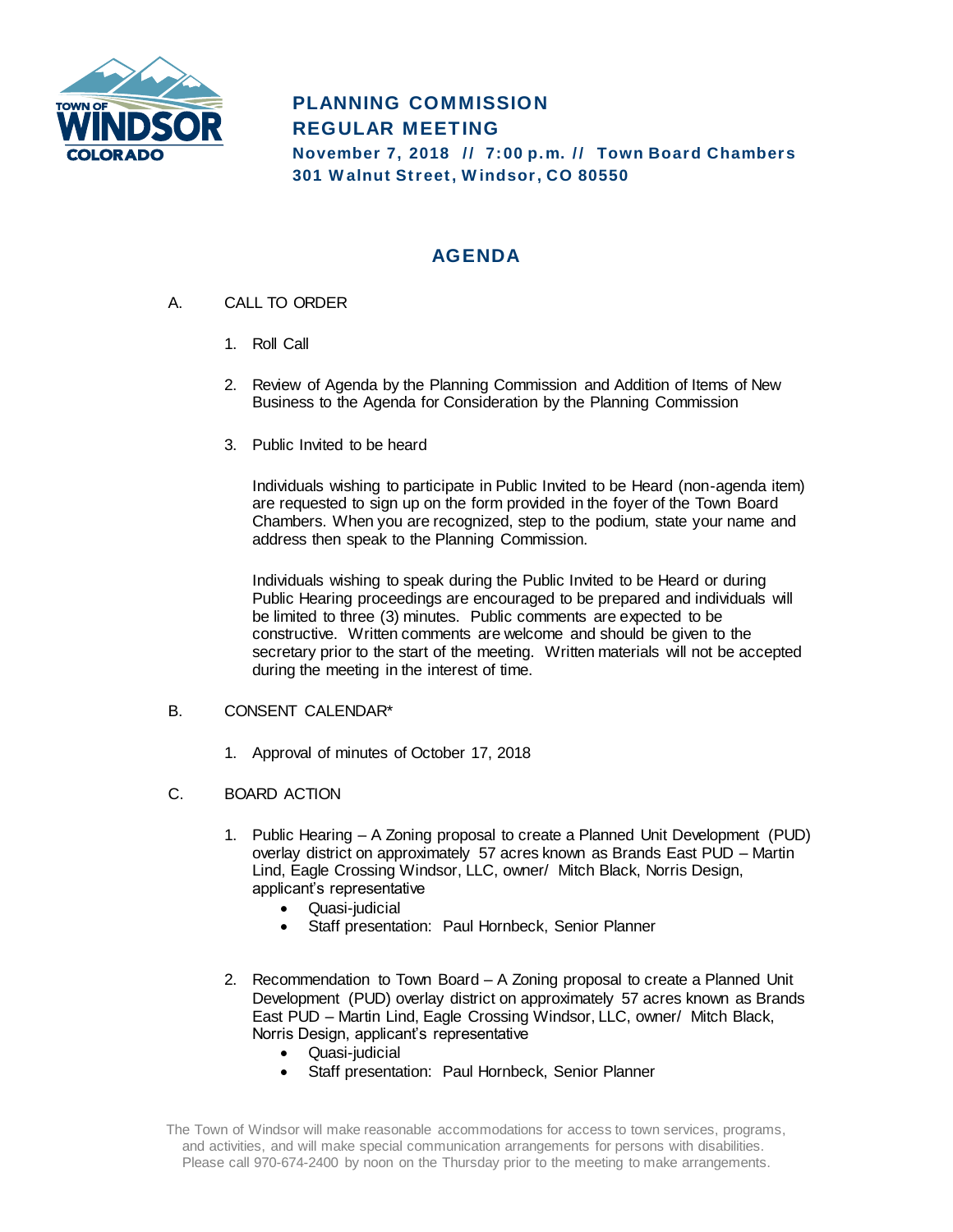- 3. Public Hearing Rezoning Petition Portion of Eastbrook Annexation No 1 and Eastbrook Annexation No. 2 and No. 3 – Global Asset Recovery LLC, owner; David Tschetter, applicant
	- Quasi-judicial
	- Staff presentation: Millissa Berry, Senior Planner
- 4. Recommendation to Town Board Rezoning Petition Portion of Eastbrook Annexation No 1 and Eastbrook Annexation No. 2 and No. 3 – Global Asset Recovery LLC, owner; David Tschetter, applicant
	- Quasi-judicial
	- Staff presentation: Millissa Berry, Senior Planner
- 5. Public Hearing Land Use Map Amendment Portion of Eastbrook Annexation No 1 and Eastbrook Annexation No. 2 and No. 3 – Global Asset Recovery LLC, owner; David Tschetter, applicant
	- Quasi-judicial
	- Staff presentation: Millissa Berry, Senior Planner
- 6. Resolution 2018-03 Land Use Map Amendment Portion of Eastbrook Annexation No 1 and Eastbrook Annexation No. 2 and No. 3 – Global Asset Recovery LLC, owner; David Tschetter, applicant
	- Quasi-judicial
	- Staff presentation: Millissa Berry, Senior Planner
- 7. Preliminary Site Plan Lake View Multifamily (610 Cedar Street) Lake View Addition to the Town of Windsor, 4<sup>th</sup> Filing, Lot 2 – Joe Shrader, owner/applicant
	- Quasi-judicial
	- Staff presentation: Carlin Malone, Chief Planner

#### D. COMMUNICATIONS

- 1. Communications from the Planning Commission
- 2. Communications from the Town Board liaison
- 3. Communications from the staff a. Site Plan: Southgate Business Park Subdivision

#### E. ADJOURN

\* *Please note that items on the Consent Calendar will not be discussed unless requested by the Planning Commissioners or by applicants who have business listed on the Consent Calendar.*

#### Upcoming Meeting Dates

Wednesday, November 7, 2018 7:00 P.M. Regular Planning Commission meeting\*\*